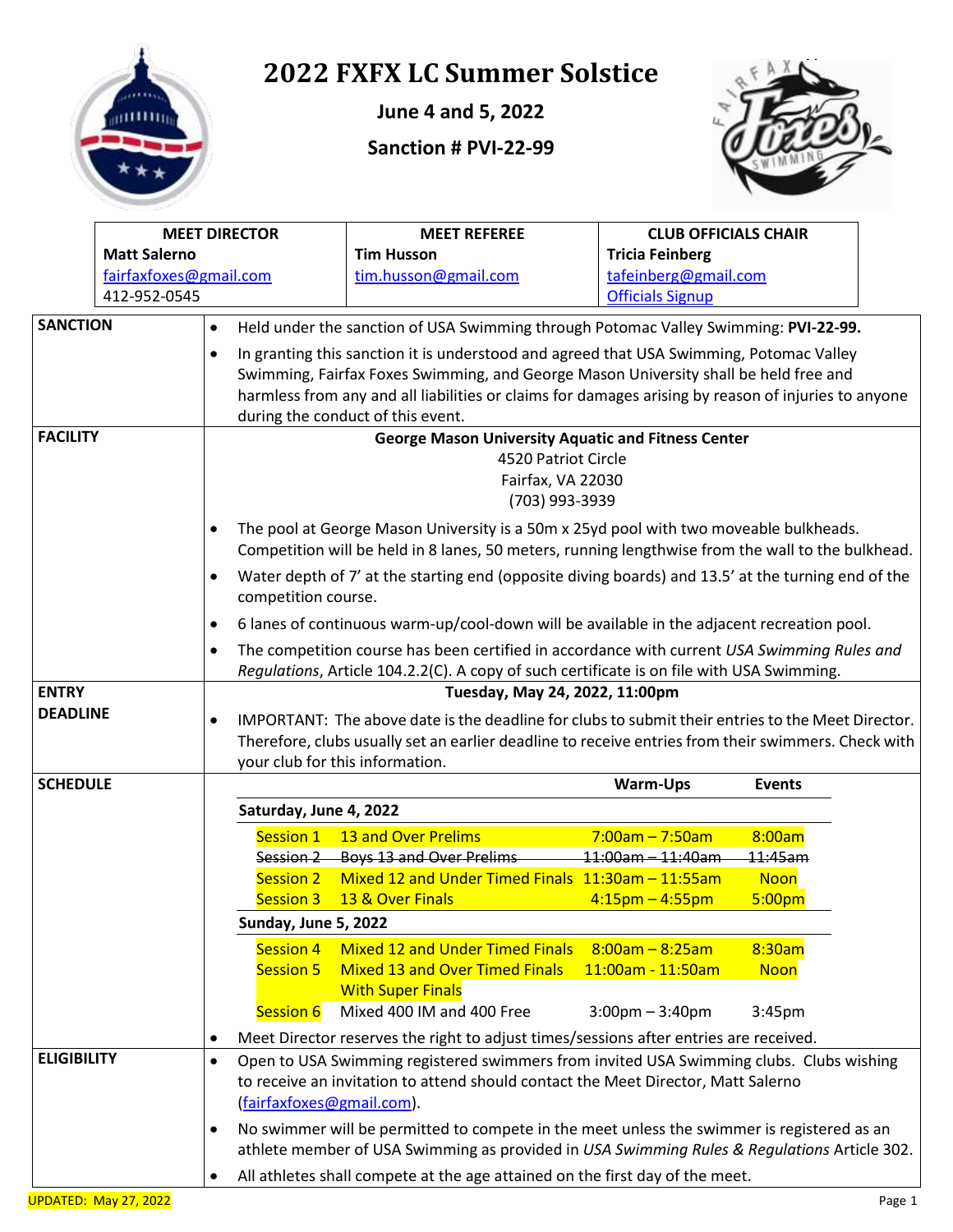| <b>DISABILITY</b>                 | PVS and host clubs along with their meet directors are committed to the Inclusion Policy as<br>$\bullet$                                                                                                                                                                                                                                                                                                                                                                                                                                                                                                                                                                                                                                                                       |
|-----------------------------------|--------------------------------------------------------------------------------------------------------------------------------------------------------------------------------------------------------------------------------------------------------------------------------------------------------------------------------------------------------------------------------------------------------------------------------------------------------------------------------------------------------------------------------------------------------------------------------------------------------------------------------------------------------------------------------------------------------------------------------------------------------------------------------|
| <b>SWIMMERS</b>                   | adopted by the PVS BOD. Athletes with a disability are welcomed and are asked to provide<br>advance notice of desired accommodations to the Meet Director. The athlete (or athlete's coach)<br>is also responsible for notifying the session referee of any disability prior to competition.                                                                                                                                                                                                                                                                                                                                                                                                                                                                                   |
| <b>TIMING SYSTEM</b>              | Automatic timing (touchpads primary) will be used.<br>$\bullet$                                                                                                                                                                                                                                                                                                                                                                                                                                                                                                                                                                                                                                                                                                                |
| COVID-19<br><b>CONSIDERATIONS</b> | An inherent risk of exposure to COVID-19 exists in any public place where people are present.<br>$\bullet$<br>COVID-19 is a contagious disease that can lead to severe illness and death. According to the<br>Centers for Disease Control and Prevention, senior citizens and individuals with underlying<br>medical conditions are especially vulnerable.                                                                                                                                                                                                                                                                                                                                                                                                                     |
|                                   | USA Swimming, Inc., cannot prevent you (or your child(ren)) from becoming exposed to,<br>$\bullet$<br>contracting, or spreading COVID-19 while participating in USA Swimming sanctioned events. It is<br>not possible to prevent the presence of the disease. Therefore, if you choose to participate in a<br>USA Swimming sanctioned event, you may be exposing yourself to and/or increasing your risk of<br>contracting or spreading COVID-19.                                                                                                                                                                                                                                                                                                                              |
|                                   | BY ATTENDING OR PARTICIPATING IN THIS COMPETITION, YOU VOLUNTARILY ASSUME ALL RISKS<br>$\bullet$<br>ASSOCIATED WITH EXPOSURE TO COVID-19 AND FOREVER RELEASE AND HOLD HARMLESS USA<br>SWIMMING, POTOMAC VALLEY SWIMMING, FAIRFAX FOXES SWIMMING, AND GEORGE MASON<br>UNIVERSITY, AND EACH OF THEIR OFFICERS, DIRECTORS, AGENTS, EMPLOYEES OR OTHER<br>REPRESENTATIVES FROM ANY LIABILITY OR CLAIMS INCLUDING FOR PERSONAL INJURIES, DEATH,<br>DISEASE OR PROPERTY LOSSES, OR ANY OTHER LOSS, INCLUDING BUT NOT LIMITED TO CLAIMS<br>OF NEGLIGENCE AND GIVE UP ANY CLAIMS YOU MAY HAVE TO SEEK DAMAGES, WHETHER<br>KNOWN OR UNKNOWN, FORESEEN OR UNFORESEEN, IN CONNECTION WITH EXPOSURE,<br>INFECTION, AND/OR SPREAD OF COVID-19 RELATED TO PARTICIPATION IN THIS COMPETITION. |
|                                   | We have taken enhanced health and safety measures for all attending this meet; however, we<br>$\bullet$<br>cannot guarantee that you will not become infected with COVID-19. All attending this meet<br>must follow all posted instructions while in attendance. An inherent risk of exposure to COVID-19<br>exists in any public place where people are present. By attending this meet, you acknowledge<br>the contagious nature of COVID-19 and voluntarily assume risks related to exposure to COVID-<br>19.                                                                                                                                                                                                                                                               |
|                                   | By choosing to attend this meet you agree to comply with all health and safety mandates and<br>$\bullet$<br>guidelines of USA Swimming, Potomac Valley Swimming, the Commonwealth of Virginia and<br>Fairfax County.                                                                                                                                                                                                                                                                                                                                                                                                                                                                                                                                                           |
| <b>COVID-19 PROTOCOLS  </b>       | The meet will be limited to a maximum of 400 swimmers per session.                                                                                                                                                                                                                                                                                                                                                                                                                                                                                                                                                                                                                                                                                                             |
|                                   | Athletes should arrive and depart in their suits. Locker room use is minimized to emergency use.<br>$\bullet$                                                                                                                                                                                                                                                                                                                                                                                                                                                                                                                                                                                                                                                                  |
|                                   | Before entering the facility, participants are required assess their own health for symptoms and<br>$\bullet$<br>exposure to COVID-19. Attendees will only be permitted entrance if answering "no" to the<br>following questions:                                                                                                                                                                                                                                                                                                                                                                                                                                                                                                                                              |
|                                   | Do you feel any of the symptoms that fall under the symptoms of COVID-19 (fever over<br>♦<br>100.4, cough, shortness of breath, etc.)?                                                                                                                                                                                                                                                                                                                                                                                                                                                                                                                                                                                                                                         |
|                                   | Has anyone in your family been sick or diagnosed with COVID-19 in the past 14 days?<br>♦                                                                                                                                                                                                                                                                                                                                                                                                                                                                                                                                                                                                                                                                                       |
|                                   | Has someone you've been in contact with been diagnosed with COVID-19 or been in<br>♦<br>contact with someone who has within the past 14 days?                                                                                                                                                                                                                                                                                                                                                                                                                                                                                                                                                                                                                                  |
|                                   | All attendees (athletes, coaches, officials, and volunteers) are encouraged to wear a mask to<br>$\bullet$<br>enter the facility and throughout the facility, except for athletes when competing or warming<br>up/cooling down.                                                                                                                                                                                                                                                                                                                                                                                                                                                                                                                                                |
|                                   | All attendees should bring a filled, reusable (non-glass) water bottle to the meet.<br>$\bullet$                                                                                                                                                                                                                                                                                                                                                                                                                                                                                                                                                                                                                                                                               |
|                                   | Athletes should bring a minimum of two masks and a container or waterproof type bag to place<br>$\bullet$<br>their mask in while swimming.                                                                                                                                                                                                                                                                                                                                                                                                                                                                                                                                                                                                                                     |
|                                   | Coaches, officials, volunteers, and swimmers assigned to seating areas on the pool deck will<br>$\bullet$<br>proceed through swimmer entrance on the ground level of the Aquatic and Fitness Center.<br>Spectators will be allowed into the facility on a limited basis. Spectators will be permitted to<br>$\bullet$                                                                                                                                                                                                                                                                                                                                                                                                                                                          |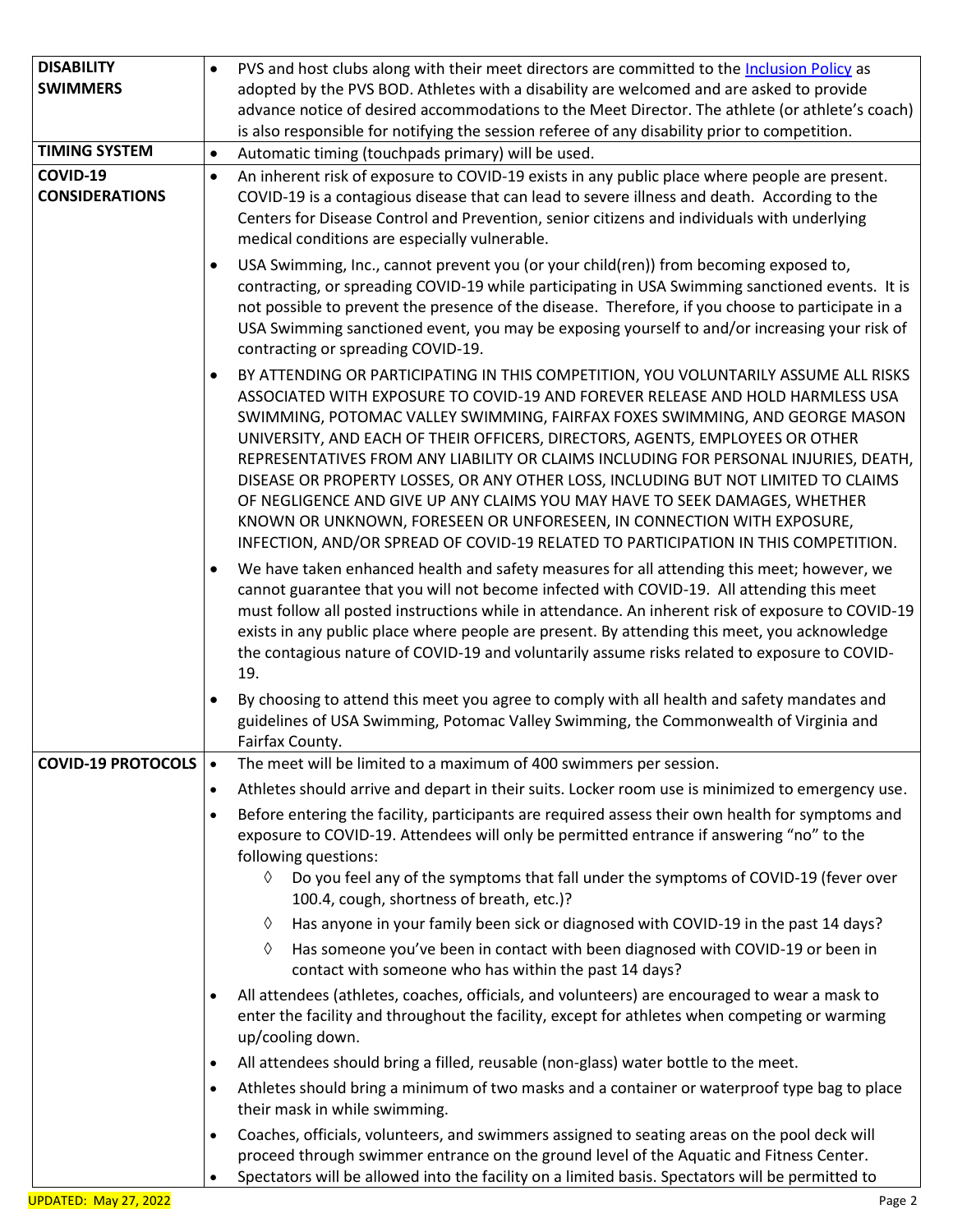|                    | enter the Aquatic and Fitness Center on the main level and proceed directly to the spectator<br>bleachers. Only swimmers, coaches, officials and volunteers will be permitted on deck.                                                                                                                                                                                                                                                                |
|--------------------|-------------------------------------------------------------------------------------------------------------------------------------------------------------------------------------------------------------------------------------------------------------------------------------------------------------------------------------------------------------------------------------------------------------------------------------------------------|
|                    | Competition will be live streamed on the Fairfax Foxes Swimming Facebook page.<br>$\bullet$                                                                                                                                                                                                                                                                                                                                                           |
|                    | Swimmers will be encouraged to maintain social distancing and wear their masks while not in<br>$\bullet$                                                                                                                                                                                                                                                                                                                                              |
|                    | competition or not warming up.                                                                                                                                                                                                                                                                                                                                                                                                                        |
|                    | All swimmers must remain in their designated area until they are called for their events, and they<br>$\bullet$<br>must return to their area immediately following their event. No swimmers should proceed to the                                                                                                                                                                                                                                     |
|                    | upstairs viewing/spectator area.                                                                                                                                                                                                                                                                                                                                                                                                                      |
|                    | Hospitality may be offered for coaches, volunteers, and officials.<br>$\bullet$                                                                                                                                                                                                                                                                                                                                                                       |
|                    | Any attendee (swimmer, coach, official, volunteer) not following the meet protocols will be<br>subject to immediate removal from the meet.                                                                                                                                                                                                                                                                                                            |
|                    | We request that all attendees notify the appropriate meet director as soon as possible if they                                                                                                                                                                                                                                                                                                                                                        |
|                    | have tested positive for COVID-19 or shown symptoms after attending the meet. Any swimmer,<br>coach, official and/or designated volunteer not following meet protocols will be subject to<br>immediate removal from the meet.                                                                                                                                                                                                                         |
| <b>RULES</b>       | Current USA Swimming rules shall govern this meet.<br>$\bullet$                                                                                                                                                                                                                                                                                                                                                                                       |
|                    | All applicable adults participating in or associated with this meet acknowledge that they are<br>$\bullet$<br>subject to the provisions of the USA Swimming Minor Athlete Abuse Prevention Policy<br>("MAAPP"), and that they understand that compliance with the MAAPP policy is a condition of<br>participation in the conduct of this competition.                                                                                                 |
|                    | No on-deck USA-S registration is permitted.<br>$\bullet$                                                                                                                                                                                                                                                                                                                                                                                              |
|                    | In compliance with USA Swimming Rules and Regulations, the use of audio or visual recording<br>$\bullet$<br>devices, including a cell phone, is not permitted in the changing areas, restrooms, or locker<br>rooms. Per PVS policy, the use of equipment capable of taking pictures (e.g., cell phones,<br>cameras, etc.) is banned from behind the starting blocks during the entire meet, including warm-<br>up, competition and cool-down periods. |
|                    | Deck changes are prohibited.<br>$\bullet$                                                                                                                                                                                                                                                                                                                                                                                                             |
|                    | Any swimmer entered in the meet must be certified by a USA Swimming member coach as being<br>proficient in performing a racing start or must start each race from within the water. When<br>unaccompanied by a member-coach, it is the responsibility of the swimmer or the swimmer's<br>legal guardian to ensure compliance with this requirement.                                                                                                   |
|                    | Operation of a drone or any other flying devices is prohibited over the venue (pools,<br>$\bullet$<br>athlete/coach areas, spectator areas and open ceiling locker rooms) any time athletes, coaches,<br>officials and/or spectators are present.                                                                                                                                                                                                     |
|                    | The Meet Director and the PVS Technical Committee reserve the right to limit events, heats,<br>$\bullet$<br>swimmers or adjust the format to conform with the 4-hour provision for sessions that include 12<br>& U events per Rule 205.3.1F.                                                                                                                                                                                                          |
| <b>EVENT RULES</b> | LCM times are conforming. SCY times are non-conforming and preferred to NTs. Non-<br>$\bullet$<br>conforming times will be seeded after conforming times. Converted times will not be accepted                                                                                                                                                                                                                                                        |
|                    | All events in Sessions 1 and 2 will follow a prelims/finals format except for the 200 freestyle. The<br>$\bullet$<br>top 24 swimmers qualify for finals. The "C" final will swim first, followed by the "B" final<br>followed by the "A" Championship final. The C final will be the 8 swimmers 13 and Over seeded<br>#17-24 with the B Final being swimmers seeded #9 through #16 in prelims with swimmers<br>seeded #1-8 racing in the A Finals.    |
|                    | Swimmers racing in the 50 Freestyle for during Session 6 will have an opportunity to race in<br>$\bullet$<br>"Super Finals". These events will be swum as a prelims and finals during the same session. The<br>top 16 swimmers qualify for finals. Finals will be swum B (qualifying swimmers 9 through 16)<br>then A (Top 8 qualifiers) at the conclusion of Session 6. All other events in Session 6 will be Timed<br>Finals.                       |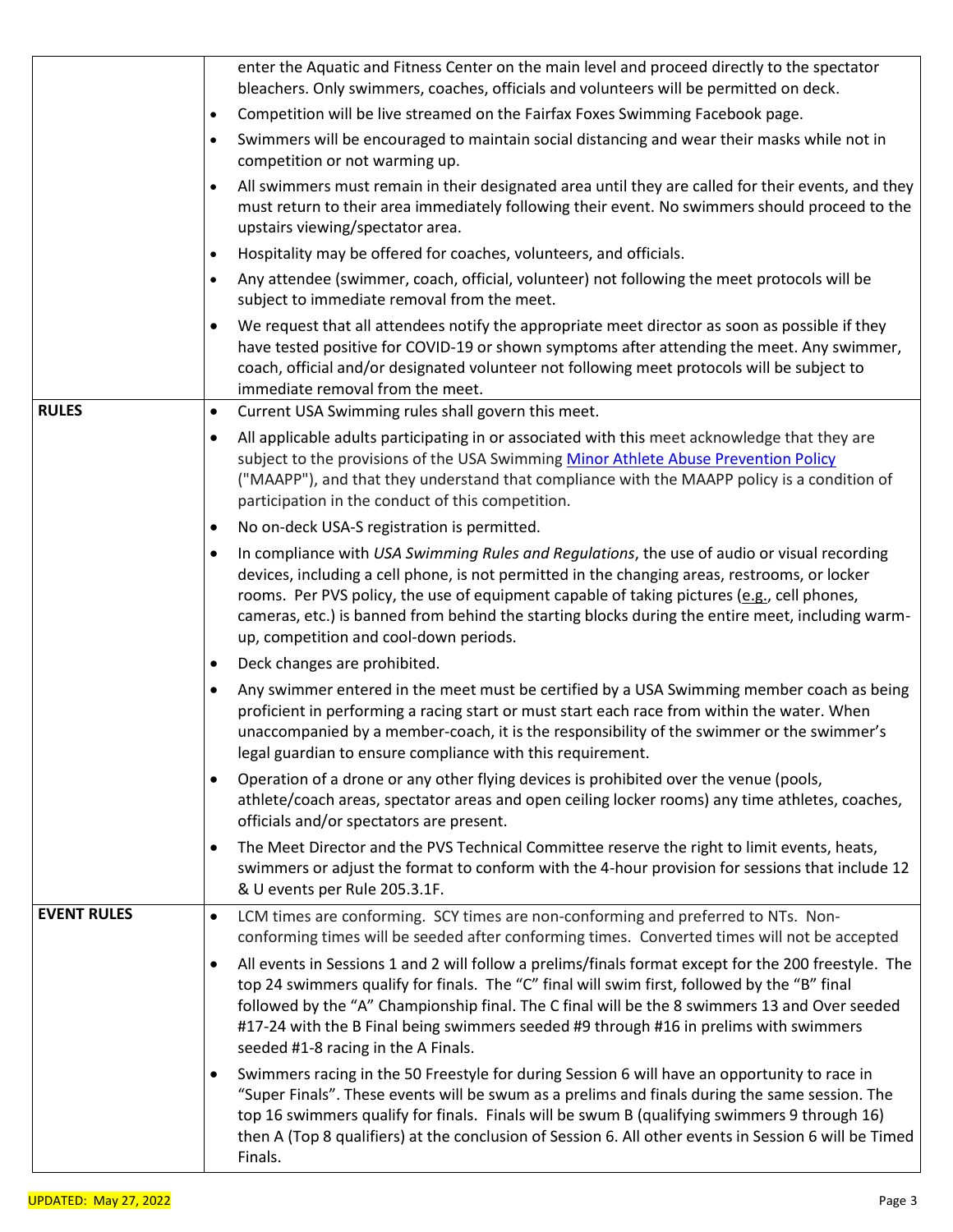|                                          | $\bullet$              | Events will be pre-seeded. Athletes will be notified of their individual warm-up sessions along<br>with a heat and lane for warm-up.                                                                                                                                       |  |  |
|------------------------------------------|------------------------|----------------------------------------------------------------------------------------------------------------------------------------------------------------------------------------------------------------------------------------------------------------------------|--|--|
|                                          | $\bullet$              | Athletes participating in Sessions 1 and 5 may swim a maximum of three events/session.                                                                                                                                                                                     |  |  |
|                                          | $\bullet$              | Athletes participating in Sessions 2 and 4 may swim a maximum of four events/session.                                                                                                                                                                                      |  |  |
|                                          |                        | Athletes participating in Session 6 (400 IM & 400 Free) may swim a maximum of two                                                                                                                                                                                          |  |  |
|                                          | $\bullet$              | events/session.                                                                                                                                                                                                                                                            |  |  |
|                                          | $\bullet$              | Athletes age 12 and Under may only participate in one session per day. Therefore, all 12 and<br>Under athletes are permitted to race in either Session #4 or Session #6, not both.                                                                                         |  |  |
|                                          | $\bullet$              | Deck entries will be accepted on a limited basis. No new heats will be created to accommodate a<br>deck-entered swimmer.                                                                                                                                                   |  |  |
| <b>POSITIVE CHECK-IN</b>                 | $\bullet$              | All preliminary and timed finals events will be pre-seeded at 6:00pm the evening prior to the                                                                                                                                                                              |  |  |
|                                          |                        | session. Swimmers unable to participate should contact the meet director.                                                                                                                                                                                                  |  |  |
| <b>WITHDRAWING FROM</b><br><b>FINALS</b> | $\bullet$              | If swimmers do not want to swim in their qualifying and subsequent finals race(s), they may<br>"scratch" from the event by following this procedure:                                                                                                                       |  |  |
|                                          |                        | Email scratchfxfx@gmail.com within 30 minutes of the announcement of qualifiers for<br>$\circ$                                                                                                                                                                             |  |  |
|                                          |                        | the event.                                                                                                                                                                                                                                                                 |  |  |
|                                          |                        | Email must include swimmer's first and last name, club, coach's name, and event being<br>$\circ$<br>scratched. It is recommended that you include your coach in the email.                                                                                                 |  |  |
|                                          | $\bullet$              | Coaches should make sure their contact information is up-to-date. The meet director will                                                                                                                                                                                   |  |  |
|                                          |                        | contact the coach or team representative should a swimmer scratch into finals.                                                                                                                                                                                             |  |  |
| <b>WARM-UP</b>                           | $\bullet$              | The prescribed PVS warm-up procedures and safety policies will be followed. The Meet Director<br>may determine the structure of warm-up, including times/lane assignments.                                                                                                 |  |  |
|                                          | $\bullet$              | Six lanes of continuous warm-up/cool-down will be available in the adjacent recreation pool. No                                                                                                                                                                            |  |  |
|                                          |                        | more than ten (10) swimmers allowed in the continuous warm-up/cool-down lane.                                                                                                                                                                                              |  |  |
| <b>SUPERVISION</b>                       | $\bullet$              | Coaches are responsible for the conduct of their swimmers and cleaning up for their team areas.                                                                                                                                                                            |  |  |
|                                          | $\bullet$              | Spectators are not allowed on the pool deck; swimmers may not bring personal chairs on the                                                                                                                                                                                 |  |  |
|                                          |                        | pool deck; coaches may bring a personal chair on the pool deck.                                                                                                                                                                                                            |  |  |
| <b>SEEDING</b>                           | $\bullet$              | All preliminary and timed finals events will be pre-seeded.                                                                                                                                                                                                                |  |  |
| <b>SCORING</b><br><b>AWARDS</b>          | $\bullet$              | The meet will not be scored.                                                                                                                                                                                                                                               |  |  |
| <b>PROGRAMS</b>                          | $\bullet$<br>$\bullet$ | All swimmers will receive a commemorative Summer Solstice swim cap.<br>Meet programs and results will be available on Meet Mobile.                                                                                                                                         |  |  |
| <b>CREDENTIALS</b>                       | $\bullet$              | Parents not working the meet as a deck official, volunteer timer, or other position are not                                                                                                                                                                                |  |  |
|                                          |                        | permitted on deck or in the facility before, during, or after the meet.                                                                                                                                                                                                    |  |  |
|                                          | $\bullet$              | Only athletes, USA Swimming certified coaches, deck officials and volunteers will be permitted                                                                                                                                                                             |  |  |
|                                          |                        | on deck. Coaches and Officials should have proof of active USA Swimming membership with                                                                                                                                                                                    |  |  |
|                                          |                        | them at all times.                                                                                                                                                                                                                                                         |  |  |
| <b>OFFICIALS</b>                         | $\bullet$              | Officials will be identified in advance and coordinated by the Meet Referee, Tim Husson<br>(tim.husson@gmail.com). Officials interested in volunteering should complete the Online Signup<br>or email the Meet Referee.                                                    |  |  |
|                                          | $\bullet$              | A comprehensive official's briefing will be conducted prior to each session.                                                                                                                                                                                               |  |  |
| <b>TIMERS</b>                            | $\bullet$              | Two (2) timers per lane.                                                                                                                                                                                                                                                   |  |  |
|                                          |                        |                                                                                                                                                                                                                                                                            |  |  |
|                                          | $\bullet$              | Each club will be required to provide timers in proportion to the number of entries. The Meet<br>Director will assign timer requirements to each club after entries have been received. The Meet<br>Director will notify clubs of their timer requirements by email. each. |  |  |
|                                          | $\bullet$              | Lane assignments will be made in advance.                                                                                                                                                                                                                                  |  |  |
|                                          | $\bullet$              | All timers are encouraged to wear a mask but it is not required.                                                                                                                                                                                                           |  |  |
|                                          | $\bullet$              | Timers should report to the timers meeting 20 minutes before the start of the session.                                                                                                                                                                                     |  |  |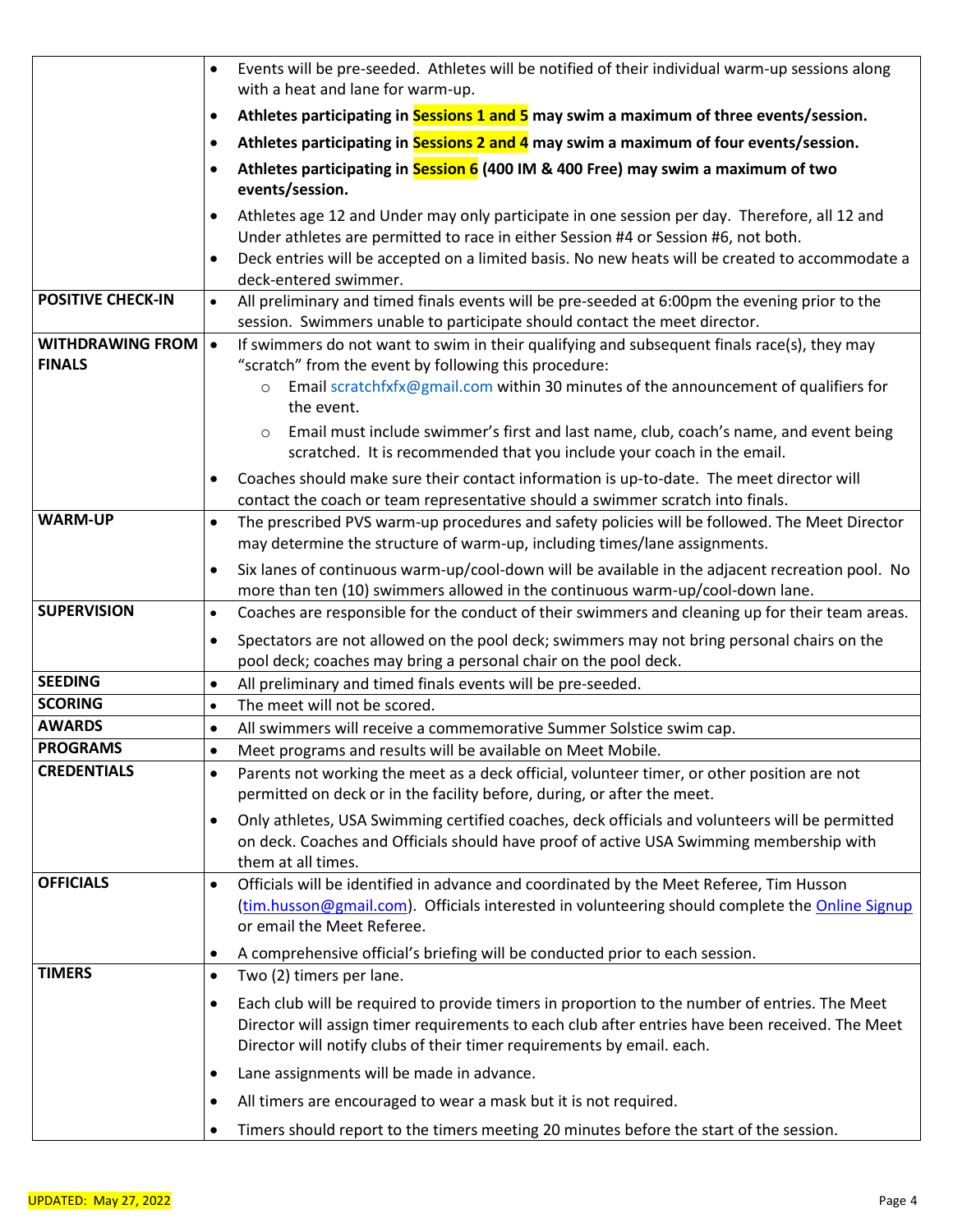| <b>ENTRY PROCEDURES</b> | Entries should be submitted by email to the Meet Director, fairfaxfoxes@gmail.com.<br>$\bullet$                                                                                                                                                                                                                         |
|-------------------------|-------------------------------------------------------------------------------------------------------------------------------------------------------------------------------------------------------------------------------------------------------------------------------------------------------------------------|
|                         | Include in the subject of the email, "2022 FXFX LC Summer Solstice - XXXX" with the club's initials<br>$\bullet$<br>in place of the asterisks. If your club submits multiple entry files, include the training site in the<br>subject of the email.                                                                     |
|                         | Include in entry email: entry file, report of entries by name, report of entries by event.<br>$\bullet$                                                                                                                                                                                                                 |
|                         | In the body of your email, provide entry numbers (girls, boys, totals), contact information (email,<br>$\bullet$<br>phone, officials contact).                                                                                                                                                                          |
|                         | Entries directly from individual team members will not be accepted.<br>$\bullet$                                                                                                                                                                                                                                        |
|                         | Entries by phone or fax will not be accepted.<br>$\bullet$                                                                                                                                                                                                                                                              |
|                         | The Meet Director will acknowledge receipt by return email within 24 hours. If<br>$\bullet$<br>acknowledgement is not received in a timely manner, please contact the Meet Director.                                                                                                                                    |
|                         | Any club that enters an unregistered or improperly registered athlete, falsifies an entry in any<br>$\bullet$<br>way, or permits an unregistered coach to represent them will be fined the sum of \$100 per<br>occurrence by PVS and no further entries will be accepted from that club until the said fine is<br>paid. |
| <b>ENTRY FEES</b>       | Per swimmer surcharge: \$5.00 Individual event fee:<br>\$15.00                                                                                                                                                                                                                                                          |
|                         | Make checks payable to Fairfax Foxes Swimming.<br>$\bullet$                                                                                                                                                                                                                                                             |
|                         | Checks may be mailed to:<br>$\bullet$<br><b>Fairfax Foxes Swimming</b><br>7932 Ellet Road<br>Springfield, VA 22151                                                                                                                                                                                                      |
|                         | Entry fees are due with meet entry. Unpaid fees will be reported to the PVS Administrative Office<br>$\bullet$<br>at the conclusion of the meet.                                                                                                                                                                        |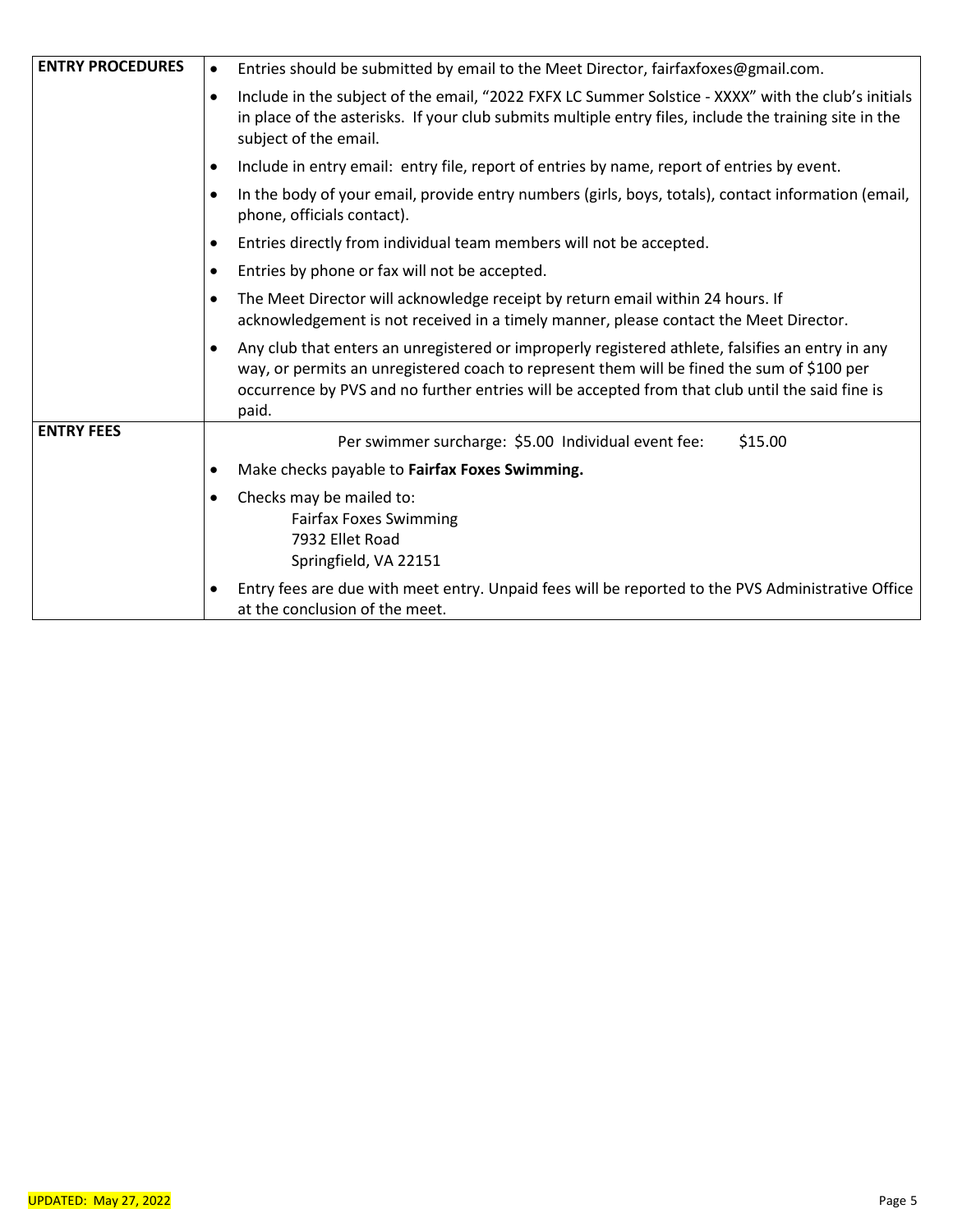# **FXFX Long Course Summer Solstice Saturday, June 4, 2022**

### **Session 1**

### **& Over Prelims**

#### *Warm-up: 7:00am Events: 8:00am*

| <b>GIRLS</b> | <b>EVENT</b>                     | <b>BOYS</b> |
|--------------|----------------------------------|-------------|
| 1            | Girls 13 & Over 100 Freestyle    |             |
| 3            | Girls 13 & Over 100 Breaststroke |             |
| -5           | Girls 13 & Over 200 IM           |             |
|              | Girls 13 & Over 100 Backstroke   |             |
| 9            | Girls 13 & Over 100 Butterfly    | 10          |
| 11           | Girls 13 & Over 200 Freestyle**  | 12          |
|              |                                  |             |

\*\*200 freestyle is Timed Finals

### **Session 2**

### **Mixed 12 & Under Timed Finals**

#### *Warm-up: 11:30am Events: Noon*

|    | <b>EVENT</b>                      |
|----|-----------------------------------|
| 13 | Mixed 12 & Under 100 Breaststroke |
| 14 | Mixed 12 & Under 200 IM           |
| 15 | Mixed 12 & Under 100 Backstroke   |
| 16 | Mixed 12 & Under 100 Butterfly    |
| 17 | Mixed 12 & Under 100 Freestyle    |

### **Session 2**

### **Boys 13 and Over Prelims**

#### *Warm-up: 11:00am Events: 11:45am*

|    | EVENT                                         |
|----|-----------------------------------------------|
| 2  | Boys 13 & Over 100 Freestyle                  |
| 4  | Boys 13 & Over 100 Breaststroke               |
| 6  | <b>Boys 13 &amp; Over 200 IM</b>              |
| 8  | Boys 13 & Over 100 Backstroke                 |
| 10 | Boys 13 & Over 100 Butterfly                  |
| 42 | <del>Boys 13 &amp; Over 200 Freestyle**</del> |
|    |                                               |

\*\*200 freestyle is Timed Finals

### **Session 3**

#### **13 & Over Finals**

#### *Warm-up: 4:15pm Events: 5:00pm*

|              | FVFNT                            |
|--------------|----------------------------------|
| $\mathbf{1}$ | Girls 13 & Over 100 Freestyle    |
| 2            | Boys 13 & Over 100 Freestyle     |
| 3            | Girls 13 & Over 100 Breaststroke |
| 4            | Boys 13 & Over 100 Breaststroke  |
| 5.           | Girls 13 & Over 200 IM           |
| 6            | Boys 13 & Over 200 IM            |
| 7            | Girls 13 & Over 100 Backstroke   |
| 8            | Boys 13 & Over 100 Backstroke    |
| 9            | Girls 13 & Over 100 Butterfly    |
| 10           | Boys 13 & Over 100 Butterfly     |